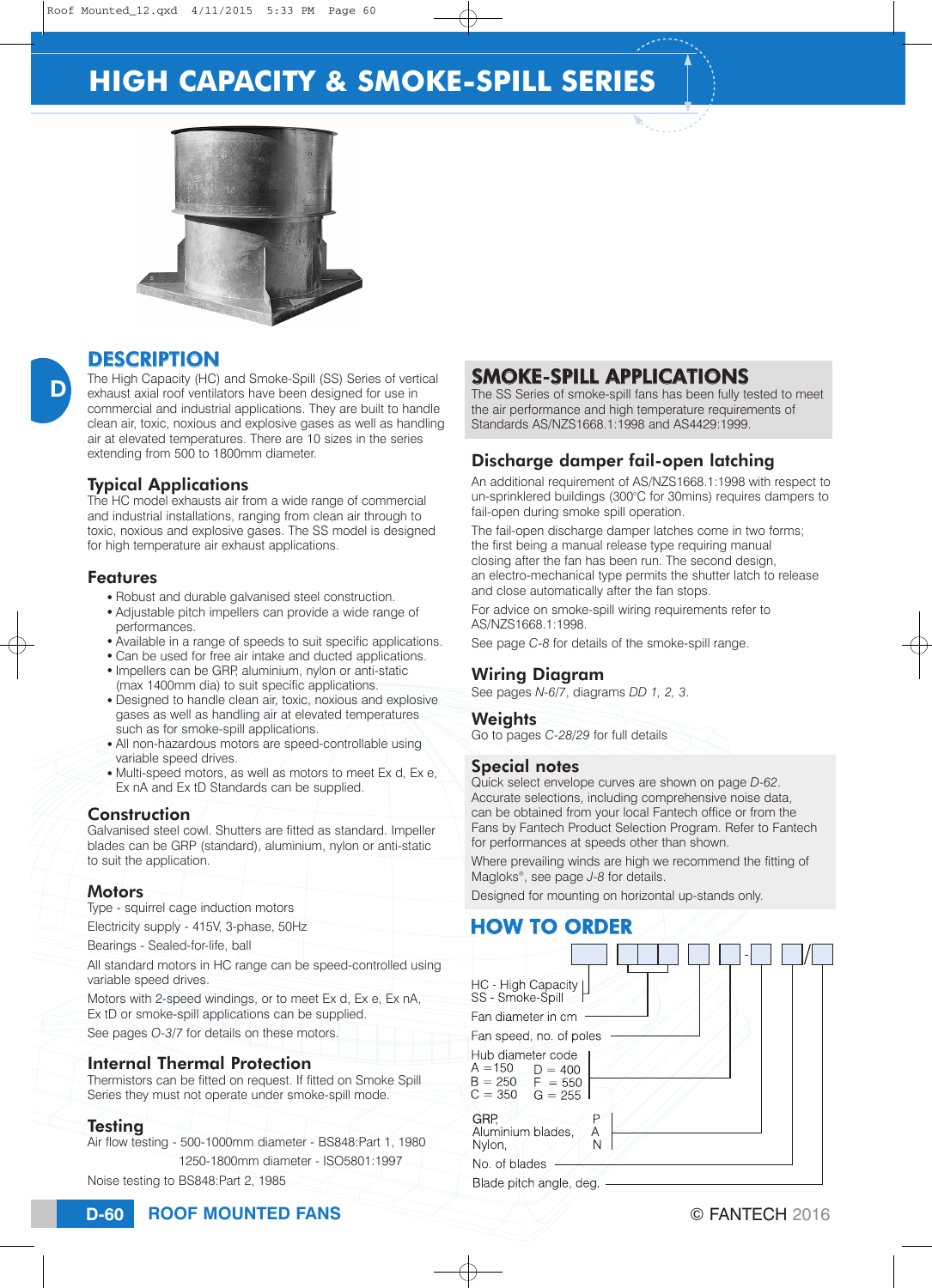# **HIGH CAPACITY & SMOKE-SPILL SERIES**

# ANCILLARY EQUIPMENT



# SUGGESTED SPECIFICATION

#### High Capacity Series

The axial roof ventilators shall be of the HC Series as designed and manufactured by Fantech Pty Ltd.

The axial impellers shall be adjustable pitch, driven by a direct drive motor and supplied with blades of GRP, aluminium, nylon or anti-static material; GRP is standard.

The cowl shall be of the vertical discharge type, incorporate butterfly shutters and manufactured from galvanised steel.

All models shall incorporate fans fully tested to BS848:Part 1, 1980 for air flow and to BS848:Part 2, 1985 for noise.

#### Smoke-Spill Series

The axial roof ventilators shall be of the SS Series as designed and manufactured by Fantech Pty Ltd.

The axial impellers shall be adjustable pitch, manufactured in aluminium and driven by a direct drive motor.

The cowl shall be of the vertical discharge type, incorporate butterfly shutters and manufactured from galvanised steel.

Motors shall be selected to suit the elevated temperature needs of smoke-spill applications.

All models shall incorporate fans fully tested to BS848:Part 1, 1980 for air flow and to BS848:Part 2, 1985 for noise.



D